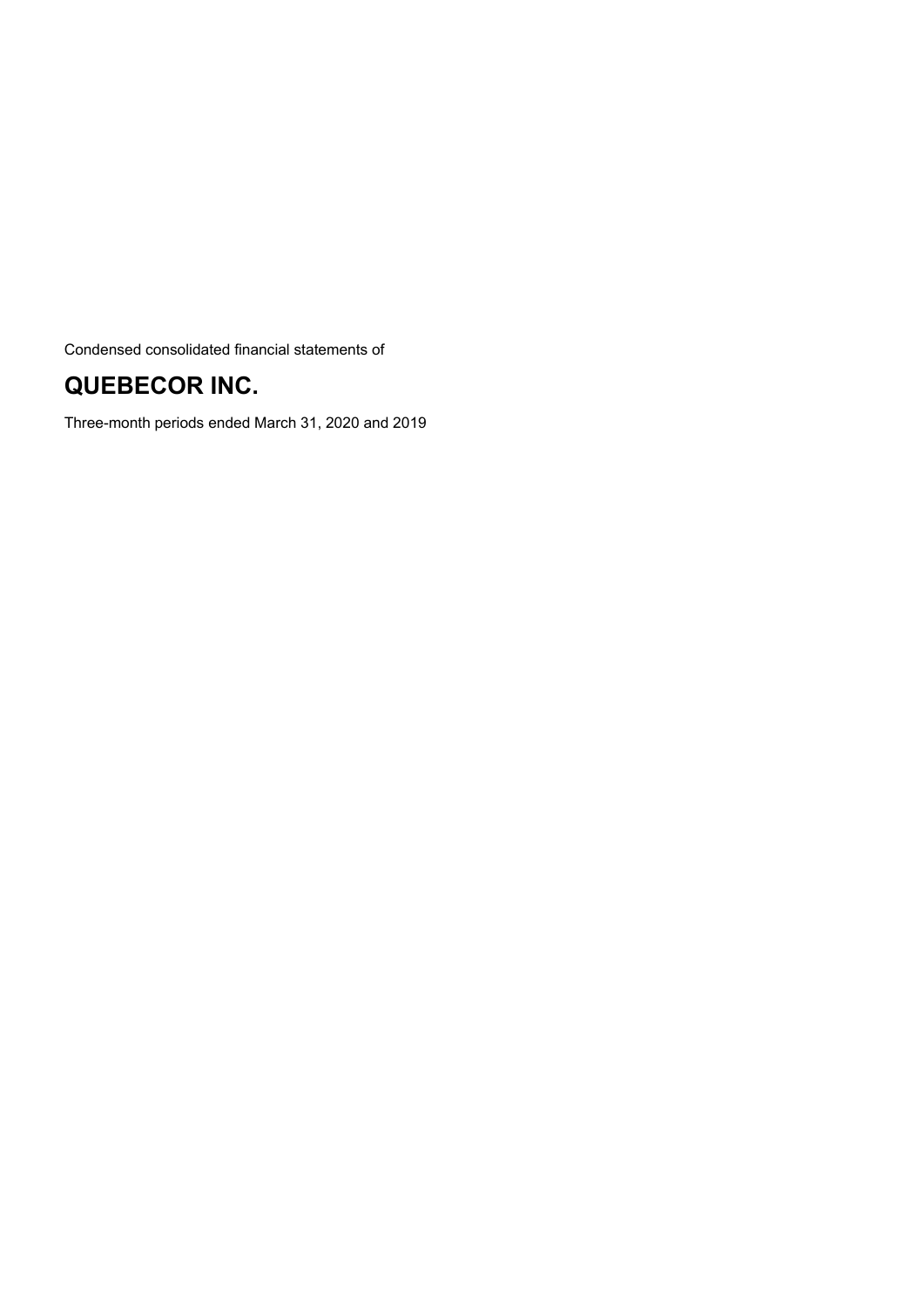# **QUEBECOR INC. CONSOLIDATED STATEMENTS OF INCOME**

| (in millions of Canadian dollars, except for earnings per share data)<br>(unaudited)                                                          |                       | Three months ended<br>March 31 |    |                         |  |  |
|-----------------------------------------------------------------------------------------------------------------------------------------------|-----------------------|--------------------------------|----|-------------------------|--|--|
|                                                                                                                                               | <b>Note</b>           | 2020                           |    | 2019                    |  |  |
| <b>Revenues</b>                                                                                                                               | $\overline{2}$        | \$<br>1,055.5                  | \$ | 1,027.3                 |  |  |
| Employee costs<br>Purchase of goods and services<br>Depreciation and amortization                                                             | 3<br>3                | 178.0<br>440.8<br>198.1        |    | 181.8<br>424.8<br>188.5 |  |  |
| <b>Financial expenses</b><br>(Gain) loss on valuation and translation of financial instruments<br>Restructuring of operations and other items | 4<br>$\mathbf 5$<br>6 | 87.4<br>(23.3)<br>3.9          |    | 82.1<br>14.3<br>8.5     |  |  |
| Income before income taxes<br>Income taxes (recovery):<br>Current<br>Deferred                                                                 |                       | 170.6<br>61.0<br>(20.5)        |    | 127.3<br>45.6<br>(7.7)  |  |  |
|                                                                                                                                               |                       | 40.5                           |    | 37.9                    |  |  |
| Income from continuing operations                                                                                                             |                       | 130.1                          |    | 89.4                    |  |  |
| Income from discontinued operations                                                                                                           | 16                    | 1.3                            |    | 97.5                    |  |  |
| <b>Net income</b>                                                                                                                             |                       | \$<br>131.4                    | \$ | 186.9                   |  |  |
| Income (loss) from continuing operations attributable to<br>Shareholders<br>Non-controlling interests                                         |                       | \$<br>130.3<br>(0.2)           | \$ | 91.5<br>(2.1)           |  |  |
| Net income (loss) attributable to<br>Shareholders                                                                                             |                       | \$<br>131.6                    | \$ | 189.0                   |  |  |
| Non-controlling interests                                                                                                                     |                       | (0.2)                          |    | (2.1)                   |  |  |
| Earnings per share attributable to shareholders<br>Basic:                                                                                     | 10                    |                                |    |                         |  |  |
| From continuing operations<br>From discontinued operations<br>Net income                                                                      |                       | \$<br>0.51<br>0.01<br>0.52     | \$ | 0.36<br>0.38<br>0.74    |  |  |
| Diluted:<br>From continuing operations<br>From discontinued operations<br>Net income                                                          |                       | 0.41<br>0.01<br>0.42           |    | 0.36<br>0.38<br>0.74    |  |  |
| Weighted average number of shares outstanding (in millions)<br>Weighted average number of diluted shares (in millions)                        |                       | 254.0<br>259.9                 |    | 256.0<br>256.5          |  |  |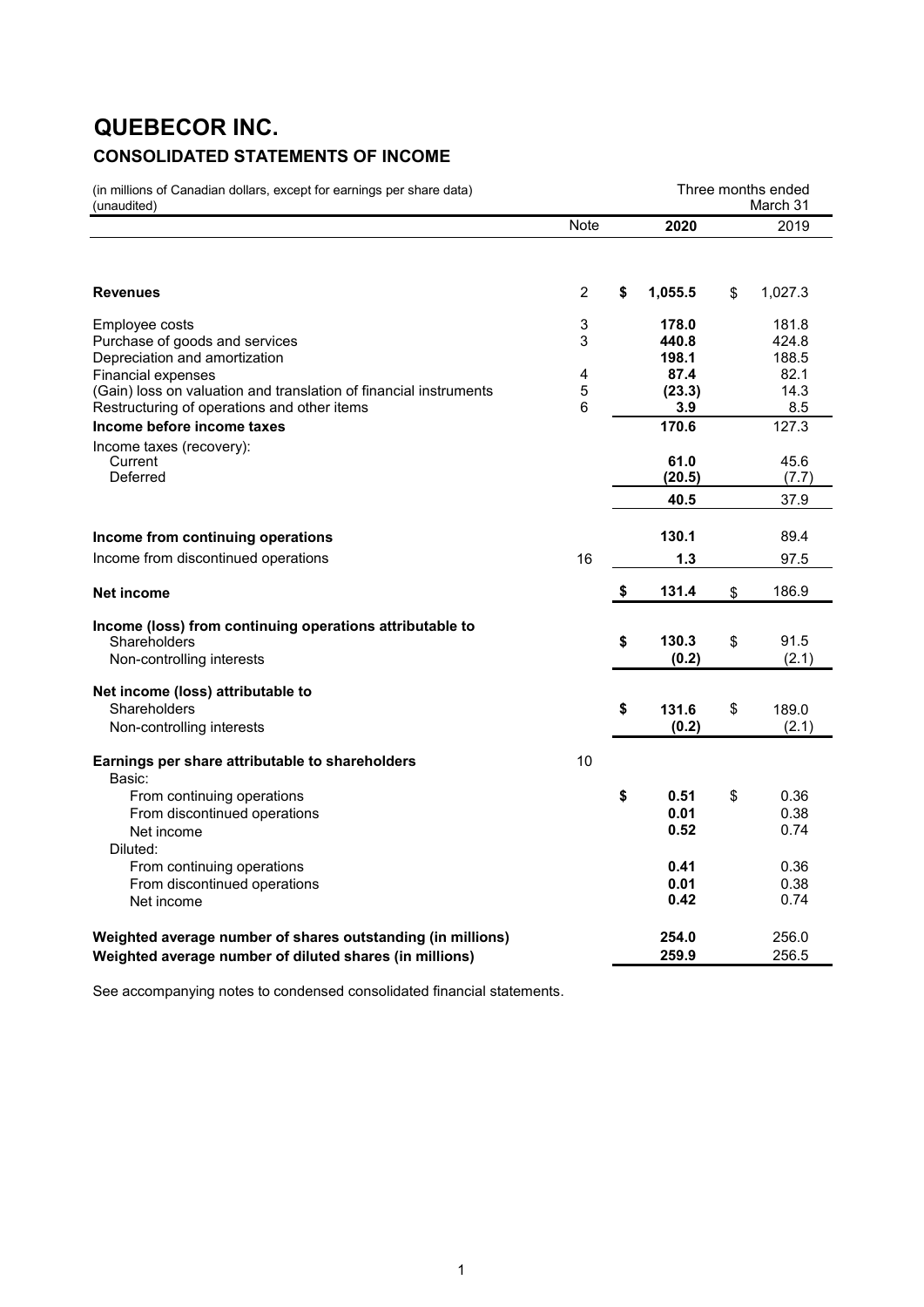# **QUEBECOR INC. CONSOLIDATED STATEMENTS OF COMPREHENSIVE INCOME**

| (in millions of Canadian dollars)<br>(unaudited)                                                                                                        |             | Three months ended<br>March 31 |    |                |
|---------------------------------------------------------------------------------------------------------------------------------------------------------|-------------|--------------------------------|----|----------------|
|                                                                                                                                                         | <b>Note</b> | 2020                           |    | 2019           |
| Income from continuing operations                                                                                                                       |             | \$<br>130.1                    | \$ | 89.4           |
| Other comprehensive income (loss) from continuing operations                                                                                            |             |                                |    |                |
| Items that may be reclassified to income:<br>Cash flow hedges:<br>Gain (loss) on valuation of derivative financial instruments<br>Deferred income taxes |             | 62.9<br>(15.0)                 |    | (19.3)<br>6.5  |
|                                                                                                                                                         |             | 47.9                           |    | (12.8)         |
| Comprehensive income from continuing operations                                                                                                         |             | 178.0                          |    | 76.6           |
| Income from discontinued operations                                                                                                                     | 16          | 1.3                            |    | 97.5           |
| <b>Comprehensive income</b>                                                                                                                             |             | \$<br>179.3                    | \$ | 174.1          |
| Comprehensive income (loss) from continuing operations attributable to<br>Shareholders<br>Non-controlling interests                                     |             | \$<br>178.2<br>(0.2)           | \$ | 78.7<br>(2.1)  |
| Comprehensive income (loss) attributable to<br>Shareholders<br>Non-controlling interests                                                                |             | \$<br>179.5<br>(0.2)           | \$ | 176.2<br>(2.1) |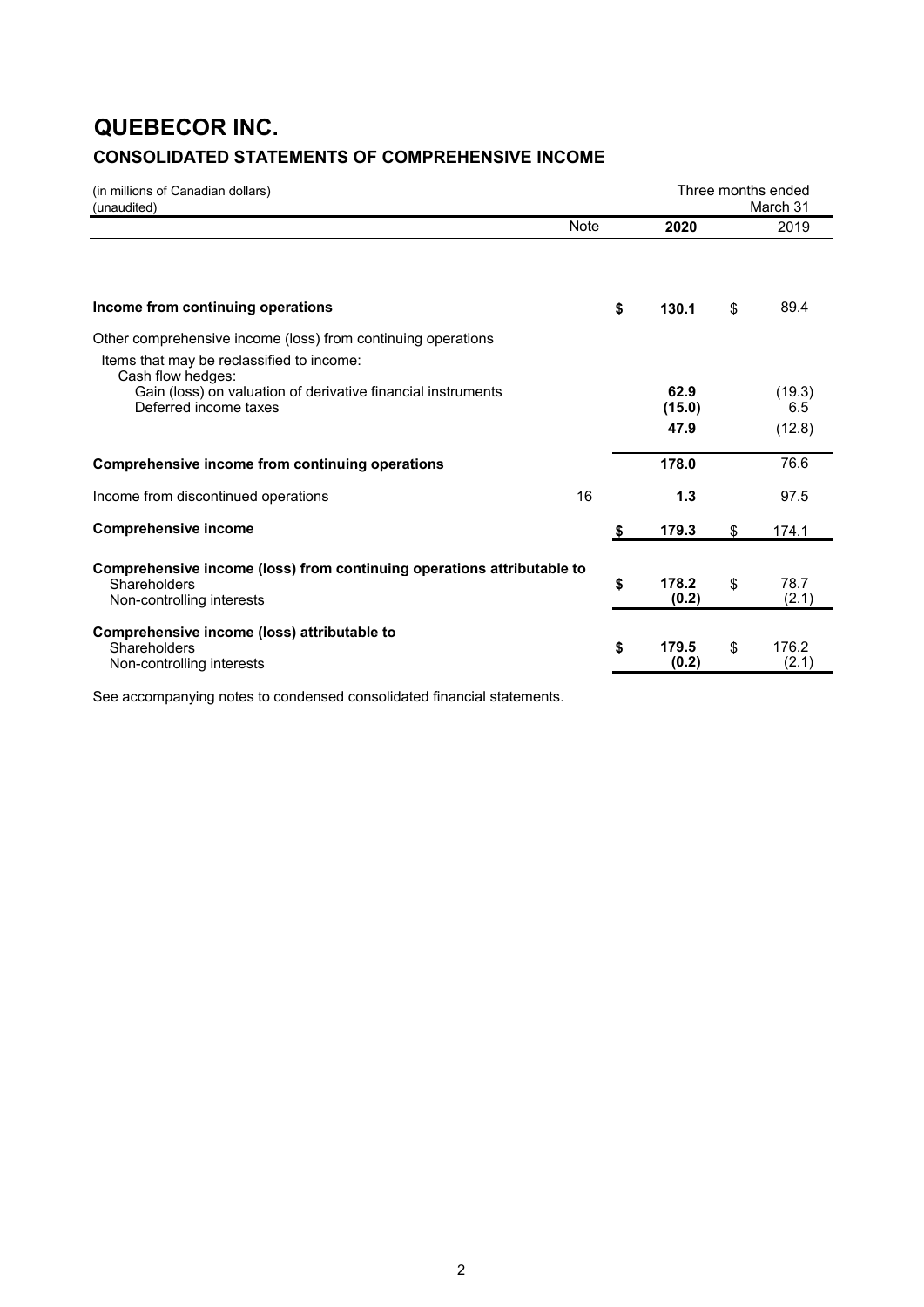### **QUEBECOR INC. SEGMENTED INFORMATION**

(in millions of Canadian dollars) (unaudited)

|                                                                                                                                                                  |                         |    |               |    |                                            |                                          |     | Three months ended March 31, 2020 |
|------------------------------------------------------------------------------------------------------------------------------------------------------------------|-------------------------|----|---------------|----|--------------------------------------------|------------------------------------------|-----|-----------------------------------|
|                                                                                                                                                                  | Telecommuni-<br>cations |    | Media         |    | <b>Sports</b><br>and<br>Enter-<br>tainment | Head<br>office<br>and Inter-<br>segments |     | Total                             |
| Revenues                                                                                                                                                         | \$<br>874.7             | \$ | 174.8         | \$ | 34.8                                       | \$<br>(28.8)                             | -\$ | 1,055.5                           |
| Employee costs<br>Purchase of goods and services                                                                                                                 | 102.9<br>336.3          |    | 59.7<br>111.0 |    | 10.0<br>28.6                               | 5.4<br>(35.1)                            |     | 178.0<br>440.8                    |
| Adjusted EBITDA <sup>1</sup>                                                                                                                                     | 435.5                   |    | 4.1           |    | (3.8)                                      | 0.9                                      |     | 436.7                             |
| Depreciation and amortization<br>Financial expenses<br>Gain on valuation and translation of financial instruments<br>Restructuring of operations and other items |                         |    |               |    |                                            |                                          |     | 198.1<br>87.4<br>(23.3)<br>3.9    |
| Income before income taxes                                                                                                                                       |                         |    |               |    |                                            |                                          | \$  | 170.6                             |
| Cash flows used for:<br>Additions to property, plant and equipment                                                                                               | \$<br>73.6              | \$ | 6.2           | \$ | 0.1                                        | \$<br>0.1                                | \$  | 80.0                              |
| Additions to intangible assets                                                                                                                                   | 95.1                    |    | 6.9           |    | 0.8                                        |                                          |     | 102.8                             |

### Three months ended March 31, 2019

|                                                                                                                                                                  | Telecommuni-<br>cations | Media            | Sports<br>and<br>Enter-<br>tainment | Head<br>office<br>and Inter-<br>segments | Total                        |
|------------------------------------------------------------------------------------------------------------------------------------------------------------------|-------------------------|------------------|-------------------------------------|------------------------------------------|------------------------------|
| Revenues                                                                                                                                                         | \$<br>840.7             | \$<br>172.7      | \$<br>40.4                          | \$<br>(26.5)                             | \$<br>1,027.3                |
| Employee costs<br>Purchase of goods and services                                                                                                                 | 103.7<br>314.0          | 57.5<br>114.0    | 9.7<br>31.4                         | 10.9<br>(34.6)                           | 181.8<br>424.8               |
| Adjusted EBITDA <sup>1</sup>                                                                                                                                     | 423.0                   | 1.2              | (0.7)                               | (2.8)                                    | 420.7                        |
| Depreciation and amortization<br>Financial expenses<br>Loss on valuation and translation of financial instruments<br>Restructuring of operations and other items |                         |                  |                                     |                                          | 188.5<br>82.1<br>14.3<br>8.5 |
| Income before income taxes                                                                                                                                       |                         |                  |                                     |                                          | \$<br>127.3                  |
| Cash flows used for:                                                                                                                                             |                         |                  |                                     |                                          |                              |
| Additions to property, plant and equipment<br>Additions to intangible assets                                                                                     | \$<br>132.6<br>48.6     | \$<br>6.7<br>1.6 | \$<br>0.5<br>1.0                    | \$                                       | \$<br>139.8<br>51.2          |

 $^{\rm 1}$  The Chief Executive Officer uses adjusted EBITDA as the measure of profit to assess the performance of each segment. Adjusted EBITDA is referred as a non-IFRS measure and is defined as net income before depreciation and amortization, financial expenses, (gain) loss on valuation and translation of financial instruments, restructuring of operations and other items, income taxes and income from discontinued operations.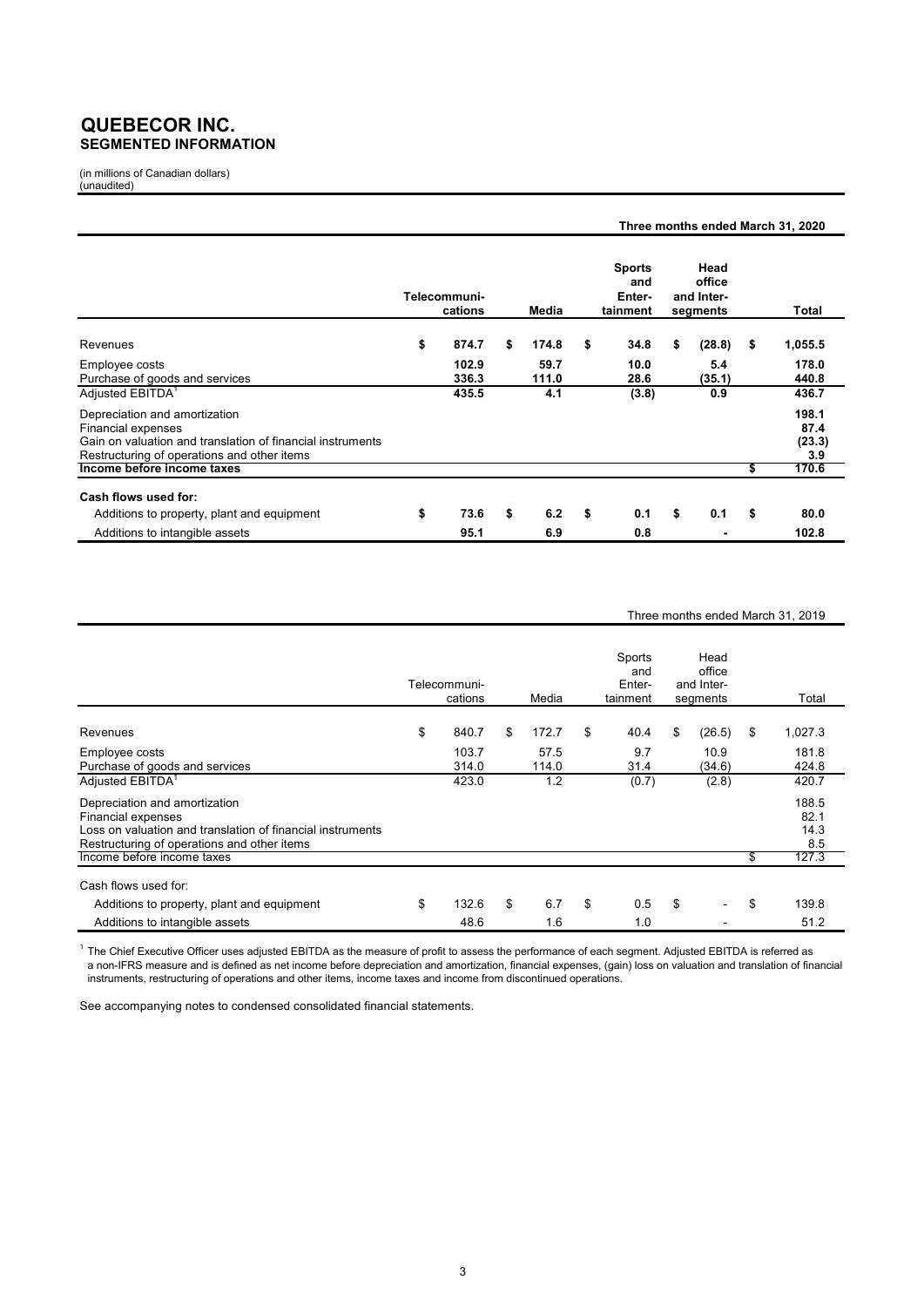### **QUEBECOR INC. CONSOLIDATED STATEMENTS OF EQUITY**

(in millions of Canadian dollars) (unaudited)

|                                   | Equity attributable to shareholders |                  |    |                        |    |                                   |    | Equity                                                 |                                                     |    |                 |
|-----------------------------------|-------------------------------------|------------------|----|------------------------|----|-----------------------------------|----|--------------------------------------------------------|-----------------------------------------------------|----|-----------------|
|                                   |                                     | Capital<br>stock |    | Contributed<br>surplus |    | Retained<br>earnings<br>(deficit) |    | <b>Accumulated</b><br>other com-<br>prehensive<br>loss | attributable<br>to non-<br>controlling<br>interests |    | Total<br>equity |
|                                   |                                     | (note 11)        |    |                        |    |                                   |    | (note 13)                                              |                                                     |    |                 |
| Balance as of December 31, 2018   | \$                                  | 1,065.9          | \$ | 4.7                    | \$ | (507.9)                           | \$ | (82.7)                                                 | \$<br>88.5                                          | \$ | 568.5           |
| Net income (loss)                 |                                     |                  |    |                        |    | 189.0                             |    |                                                        | (2.1)                                               |    | 186.9           |
| Other comprehensive loss          |                                     |                  |    |                        |    |                                   |    | (12.8)                                                 |                                                     |    | (12.8)          |
| <b>Issuance of Class B Shares</b> |                                     | 2.7              |    | 3.0                    |    |                                   |    |                                                        |                                                     |    | 5.7             |
| <b>Dividends</b>                  |                                     |                  |    |                        |    | (14.1)                            |    |                                                        |                                                     |    | (14.1)          |
| Repurchase of Class B Shares      |                                     | (7.8)            |    |                        |    | (31.7)                            |    |                                                        |                                                     |    | (39.5)          |
| Balance as of March 31, 2019      |                                     | 1,060.8          |    | 7.7                    |    | (364.7)                           |    | (95.5)                                                 | 86.4                                                |    | 694.7           |
| Net income                        |                                     |                  |    |                        |    | 463.8                             |    |                                                        | 7.6                                                 |    | 471.4           |
| Other comprehensive income        |                                     |                  |    |                        |    |                                   |    | 31.4                                                   | 0.6                                                 |    | 32.0            |
| <b>Dividends</b>                  |                                     |                  |    |                        |    | (86.2)                            |    |                                                        |                                                     |    | (86.2)          |
| <b>Issuance of Class B Shares</b> |                                     | 5.6              |    | 9.7                    |    |                                   |    |                                                        |                                                     |    | 15.3            |
| Repurchase of Class B Shares      |                                     | (10.5)           |    |                        |    | (44.6)                            |    |                                                        |                                                     |    | (55.1)          |
| Balance as of December 31, 2019   |                                     | 1,055.9          |    | 17.4                   |    | (31.7)                            |    | (64.1)                                                 | 94.6                                                |    | 1,072.1         |
| Net income (loss)                 |                                     |                  |    |                        |    | 131.6                             |    |                                                        | (0.2)                                               |    | 131.4           |
| Other comprehensive income        |                                     |                  |    |                        |    |                                   |    | 47.9                                                   |                                                     |    | 47.9            |
| <b>Dividends</b>                  |                                     |                  |    |                        |    | (50.9)                            |    |                                                        | (0.2)                                               |    | (51.1)          |
| Repurchase of Class B Shares      |                                     | (6.3)            |    |                        |    | (27.8)                            |    |                                                        |                                                     |    | (34.1)          |
| Balance as of March 31, 2020      | \$                                  | 1,049.6          | \$ | 17.4                   | \$ | 21.2                              | \$ | (16.2)                                                 | \$<br>94.2                                          | \$ | 1,166.2         |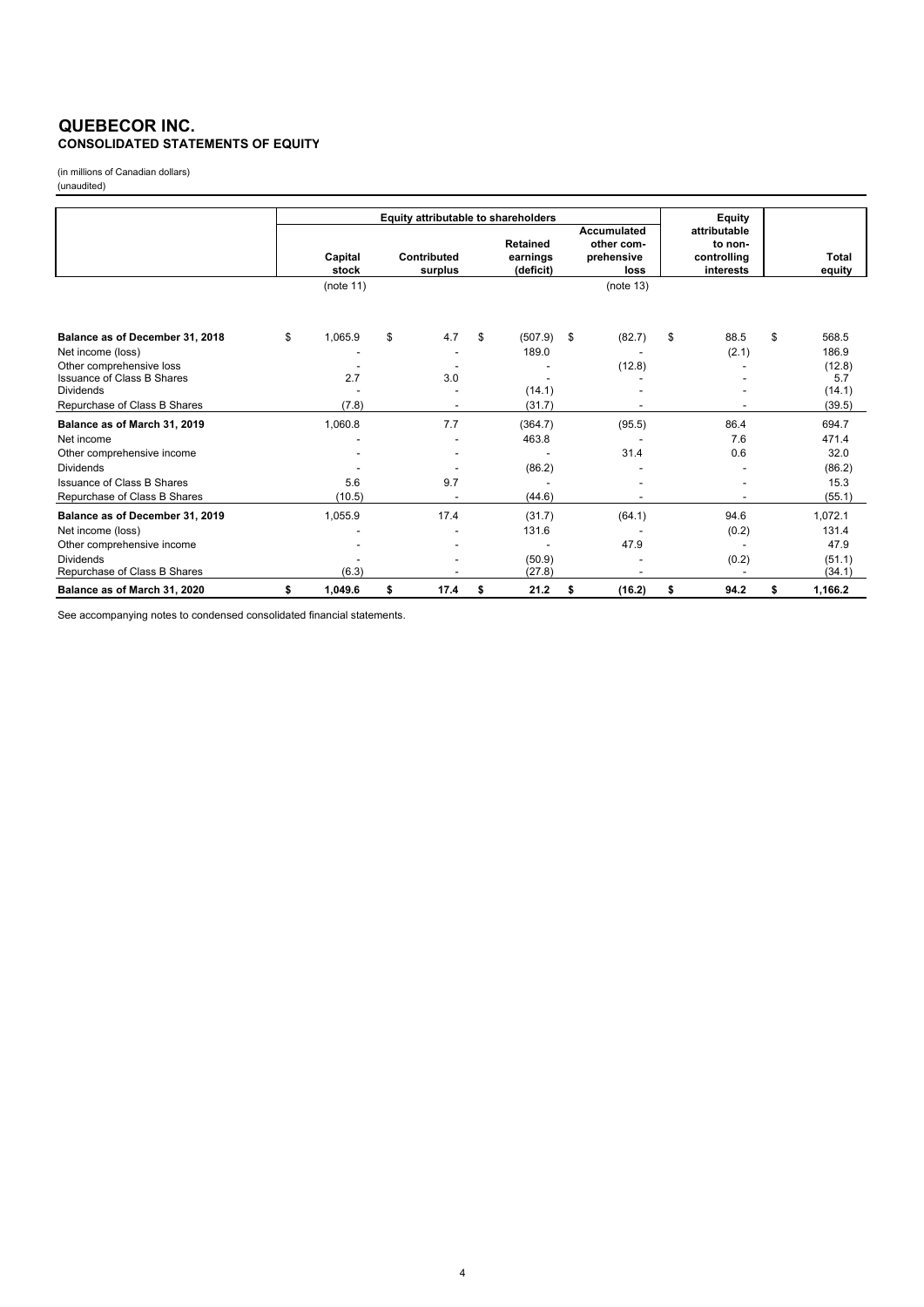# **QUEBECOR INC.**

## **CONSOLIDATED STATEMENTS OF CASH FLOWS**

| (in millions of Canadian dollars)<br>(unaudited)                                   |                      | Three months ended<br>March 31 |    |                 |
|------------------------------------------------------------------------------------|----------------------|--------------------------------|----|-----------------|
|                                                                                    | Note                 | 2020                           |    | 2019            |
| Cash flows related to operating activities                                         |                      |                                |    |                 |
| Income from continuing operations                                                  |                      | \$<br>130.1                    | \$ | 89.4            |
| Adjustments for:                                                                   |                      |                                |    |                 |
| Depreciation of property, plant and equipment<br>Amortization of intangible assets |                      | 153.1<br>35.9                  |    | 151.1<br>28.6   |
| Amortization of right-of-use assets                                                |                      | 9.1                            |    | 8.8             |
| (Gain) loss on valuation and translation of financial instruments                  | 5                    | (23.3)                         |    | 14.3            |
| Impairment of assets                                                               | 6                    |                                |    | 3.5             |
| Amortization of financing costs and long-term debt discount                        | 4                    | 2.0                            |    | 2.0             |
| Deferred income taxes                                                              |                      | (20.5)                         |    | (7.7)           |
| Other                                                                              |                      | 2.6                            |    | (1.7)           |
|                                                                                    |                      | 289.0                          |    | 288.3           |
| Net change in non-cash balances related to operating activities                    |                      | 32.6                           |    | (107.8)         |
| Cash flows provided by continuing operating activities                             |                      | 321.6                          |    | 180.5           |
| Cash flows related to investing activities                                         |                      |                                |    |                 |
| <b>Business acquisitions</b><br><b>Business disposals</b>                          | $\overline{7}$<br>16 |                                |    | (23.5)<br>261.6 |
| Additions to property, plant and equipment                                         |                      | (80.0)                         |    | (139.8)         |
| Additions to intangible assets                                                     |                      | (102.8)                        |    | (51.2)          |
| Proceeds from disposals of assets                                                  |                      | 1.5                            |    | 2.6             |
| Other                                                                              |                      | (0.6)                          |    | (1.3)           |
| Cash flows (used in) provided by continuing investing activities                   |                      | (181.9)                        |    | 48.4            |
| Cash flows related to financing activities                                         |                      |                                |    |                 |
| Net change in bank indebtedness                                                    |                      | (12.8)                         |    | 3.1             |
| Net change under revolving facilities                                              |                      | (52.9)                         |    | (180.7)         |
| Repayment of long-term debt                                                        |                      | (0.3)                          |    | (3.9)           |
| Repayment of lease liabilities<br><b>Issuance of Class B Shares</b>                |                      | (9.6)                          |    | (9.9)<br>2.7    |
| Repurchase of Class B Shares                                                       | 11                   | (34.1)                         |    | (39.5)          |
| Dividends paid to non-controlling interests                                        |                      | (0.2)                          |    |                 |
| Cash flows used in continuing financing activities                                 |                      | (109.9)                        |    | (228.2)         |
| Net change in cash and cash equivalents                                            |                      | 29.8                           |    | 0.7             |
| Cash flows used in discontinued operations                                         | 16                   |                                |    | (2.3)           |
| Cash and cash equivalents at beginning of period                                   |                      | 14.0                           |    | 21.3            |
| Cash and cash equivalents at end of period                                         |                      | \$<br>43.8                     | \$ | 19.7            |
|                                                                                    |                      |                                |    |                 |
| Cash and cash equivalents consist of                                               |                      |                                |    |                 |
| Cash                                                                               |                      | \$<br>4.7                      | \$ | 6.5             |
| Cash equivalents                                                                   |                      | 39.1                           |    | 13.2            |
|                                                                                    |                      | \$<br>43.8                     | \$ | 19.7            |
|                                                                                    |                      |                                |    |                 |
| Interest and taxes reflected as operating activities<br>Cash interest payments     |                      | 38.9                           | \$ | 47.1            |
| Cash income tax payments (net of refunds)                                          |                      | \$<br>23.0                     |    | 138.7           |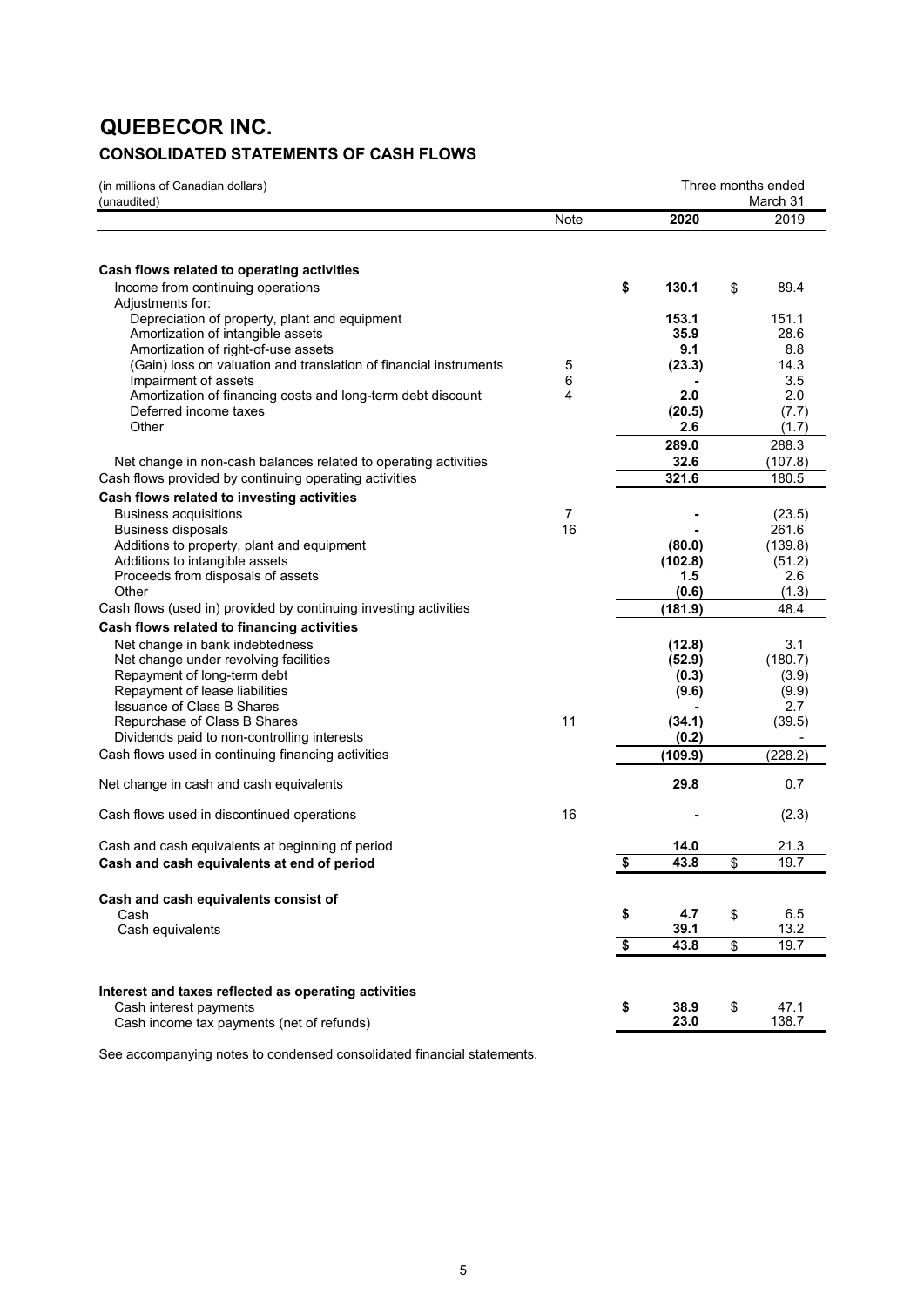# **QUEBECOR INC. CONSOLIDATED BALANCE SHEETS**

(in millions of Canadian dollars)

| (unaudited)                                      |      | March 31         | December 31        |
|--------------------------------------------------|------|------------------|--------------------|
|                                                  | Note | 2020             | 2019               |
|                                                  |      |                  |                    |
|                                                  |      |                  |                    |
| <b>Assets</b>                                    |      |                  |                    |
| <b>Current assets</b>                            |      |                  |                    |
| Cash and cash equivalents                        |      | \$<br>43.8       | \$<br>14.0         |
| Accounts receivable                              |      | 541.4            | 548.0              |
| Contract assets                                  |      | 158.8            | 160.3              |
| Income taxes                                     |      | 7.4              | 19.1               |
| Inventories                                      |      | 226.0            | 240.4              |
| Other current assets                             |      | 126.9<br>1,104.3 | 121.2<br>1,103.0   |
|                                                  |      |                  |                    |
| <b>Non-current assets</b>                        |      |                  |                    |
| Property, plant and equipment                    |      | 3,350.6          | 3,415.9            |
| Intangible assets                                |      | 1,454.4          | 1,444.0<br>2,692.9 |
| Goodwill<br>Right-of-use assets                  |      | 2,692.9<br>126.0 | 110.4              |
| Derivative financial instruments                 |      | 1,043.9          | 679.8              |
| Deferred income taxes                            |      | 31.0             | 31.2               |
| Other assets                                     |      | 266.9            | 248.7              |
|                                                  |      | 8,965.7          | 8,622.9            |
| <b>Total assets</b>                              |      | 10,070.0<br>\$   | \$<br>9,725.9      |
|                                                  |      |                  |                    |
| <b>Liabilities and equity</b>                    |      |                  |                    |
| <b>Current liabilities</b>                       |      |                  |                    |
| Bank indebtedness                                |      | 16.6<br>\$       | \$<br>29.4         |
| Accounts payable, accrued charges and provisions |      | 809.2            | 809.6              |
| Deferred revenue                                 |      | 326.2            | 332.7              |
| Income taxes                                     | 8    | 28.9             | 4.2                |
| Current portion of long-term debt                |      | 45.5<br>35.5     | 57.2<br>31.3       |
| Current portion of lease liabilities             |      | 1,261.9          | 1,264.4            |
|                                                  |      |                  |                    |
| <b>Non-current liabilities</b>                   |      |                  |                    |
| Long-term debt                                   | 8    | 6,163.4          | 5,900.3            |
| Derivative financial instruments                 |      |                  | 2.1                |
| Convertible debentures<br>Lease liabilities      |      | 150.0<br>117.5   | 150.0<br>106.6     |
| Deferred income taxes                            |      | 854.0            | 859.2              |
| Other liabilities                                |      | 357.0            | 371.2              |
|                                                  |      | 7,641.9          | 7,389.4            |
| <b>Equity</b>                                    |      |                  |                    |
| Capital stock<br>Contributed surplus             | 11   | 1,049.6<br>17.4  | 1,055.9<br>17.4    |
| Retained earnings (deficit)                      |      | 21.2             | (31.7)             |
| Accumulated other comprehensive loss             | 13   | (16.2)           | (64.1)             |
| Equity attributable to shareholders              |      | 1,072.0          | 977.5              |
| Non-controlling interests                        |      | 94.2             | 94.6               |
|                                                  |      | 1,166.2          | 1,072.1            |
| Contingencies                                    | 15   |                  |                    |
|                                                  |      |                  |                    |
| <b>Total liabilities and equity</b>              |      | 10,070.0<br>\$   | 9,725.9<br>\$      |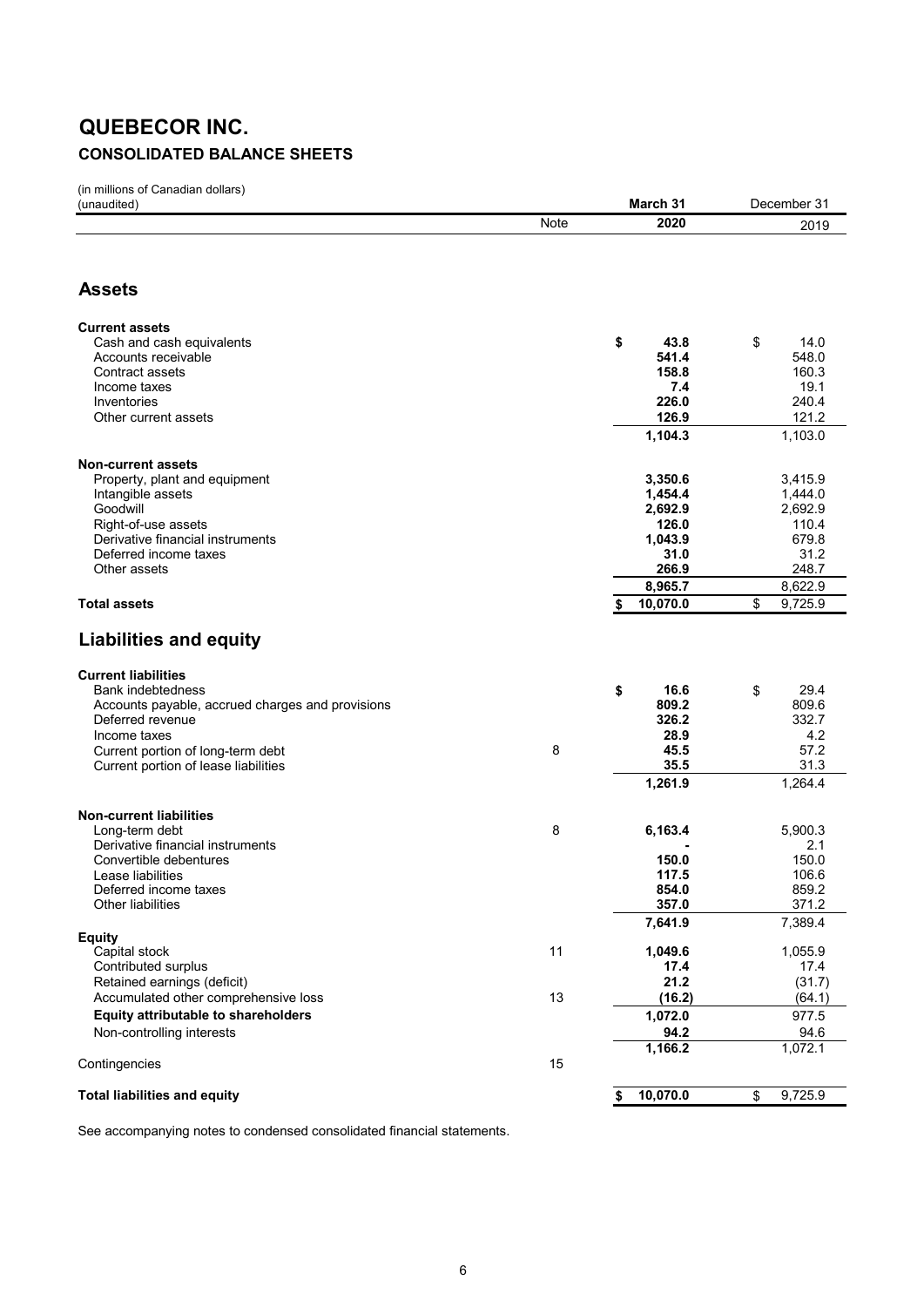For the three-month periods ended March 31, 2020 and 2019 (tabular amounts in millions of Canadian dollars, except for per share data and option data) (unaudited)

Quebecor Inc. ("Quebecor" or the "Corporation") is incorporated under the laws of Québec. The Corporation's head office and registered office is located at 612 rue Saint-Jacques, Montréal (Québec), Canada. Quebecor is a holding corporation with a 100% interest in Quebecor Media Inc. ("Quebecor Media"). Unless the context otherwise requires, Quebecor or the Corporation refer to Quebecor Inc. and its subsidiaries and Quebecor Media refers to Quebecor Media Inc. and its subsidiaries.

The Corporation operates, through its subsidiaries, in the following industry segments: Telecommunications, Media, and Sports and Entertainment. The Telecommunications segment offers television distribution, Internet access, business solutions, cable and mobile telephony and over-the-top video services in Canada and is engaged in the rental of movies and televisual products through its video-on-demand service. The operations of the Media segment in Québec include the operation of an over-the-air television network and specialty television services, the operation of soundstage and equipment leasing and post-production services for the film and television industries, the printing, publishing and distribution of daily newspapers, the operation of Internet portals and specialized Web sites, the publishing and distribution of magazines, the production and distribution of audiovisual content and the operation of an out-of-home advertising business. The activities of the Sports and Entertainment segment in Québec encompass the operation and management of the Videotron Centre in Québec City, show production, sporting and cultural events management, the publishing and distribution of books, the distribution and production of music, and the operation of two Quebec Major Junior Hockey League teams.

#### COVID-19 pandemic

The COVID-19 pandemic is having a significant impact on the economic environment in Canada and around the world. Since March 2020, in order to limit the spread of the virus, the Québec government has imposed a number of restrictions and special preventive measures, including the suspension of business activities deemed non-essential. These measures have curtailed the operations of many of Quebecor's business partners and have led to a significant slowdown in some of Quebecor's segments. Among other impacts, the COVID-19 virus and the measures to prevent its spread have led to a significant reduction in volume at Videotron Ltd ("Videotron")'s retail outlets and delays in client migration to its new Helix entertainment and home management platform; lower advertising revenues, a significant decrease of sports events broadcast by the TVA Sports channel, and reduced film and audiovisual content activity in the Media segment; and delays or cancellations of shows and events, and interruption of music and book distribution activities in the Sports and Entertainment segment. Quebecor is however continuing to provide essential telecommunications and news services during this health crisis, while safeguarding the health and safety of the public and of its employees. Because of the measures put in place by the Québec government to limit the spread of the virus, approximately 10% of Quebecor's workforce are now receiving benefits under the Corporation's supplemental assistance program because they are on stand-by. The program provides additional financial assistance to top up the Canada Emergency Wage Subsidy or Canada Emergency Response Benefit, as the case may be, and minimize the impact of this situation. Given the uncertainty about the ultimate extent and duration of the pandemic, the full impact of the crisis cannot be determined with certainty at this stage.

#### **1. BASIS OF PRESENTATION**

These consolidated financial statements have been prepared in accordance with International Financial Reporting Standards ("IFRS") as issued by the International Accounting Standards Board ("IASB"), except that they do not include all disclosures required under IFRS for annual consolidated financial statements. In particular, these consolidated financial statements were prepared in accordance with IAS 34, *Interim Financial Reporting*, and, accordingly, they are condensed consolidated financial statements. These condensed consolidated financial statements should be read in conjunction with the Corporation's 2019 annual consolidated financial statements, which contain a description of the accounting policies used in the preparation of these condensed consolidated financial statements.

These condensed consolidated financial statements were approved for issue by the Board of Directors of Quebecor on May 13, 2020.

Comparative figures for the previous period have been restated to conform to the presentation adopted for the three-month period ended March 31, 2020.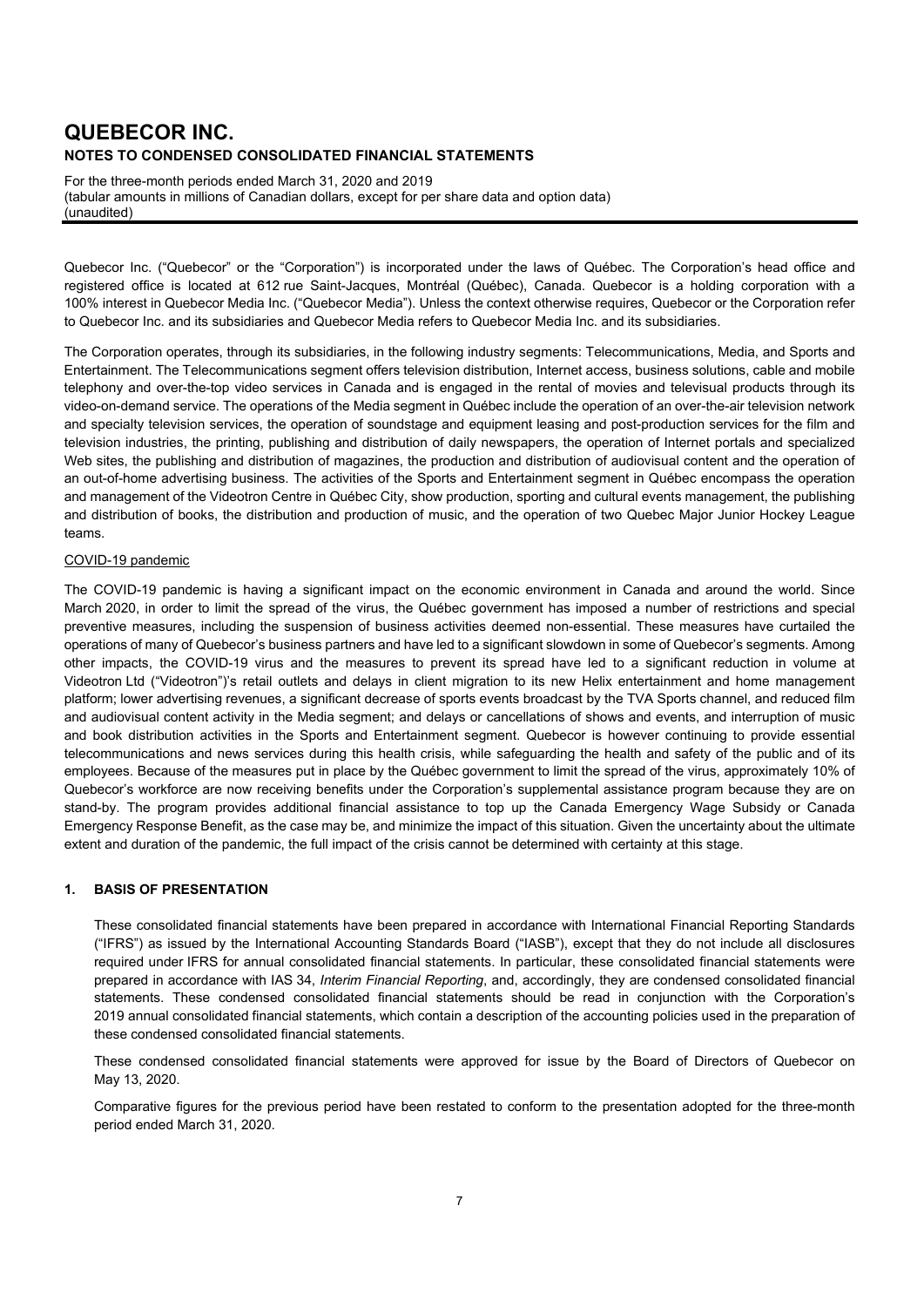For the three-month periods ended March 31, 2020 and 2019 (tabular amounts in millions of Canadian dollars, except for per share data and option data) (unaudited)

### **2. REVENUES**

|                          | Three months ended March 31 |    |         |  |  |  |
|--------------------------|-----------------------------|----|---------|--|--|--|
|                          | 2020                        |    | 2019    |  |  |  |
|                          |                             |    |         |  |  |  |
| Telecommunications:      |                             |    |         |  |  |  |
| Internet                 | \$<br>277.5                 | \$ | 273.6   |  |  |  |
| Cable television         | 233.1                       |    | 245.2   |  |  |  |
| Mobile telephony         | 160.2                       |    | 141.4   |  |  |  |
| Cable telephony          | 82.8                        |    | 87.3    |  |  |  |
| Equipment sales          | 76.1                        |    | 49.2    |  |  |  |
| Other                    | 45.0                        |    | 44.0    |  |  |  |
| Media:                   |                             |    |         |  |  |  |
| Advertising              | 77.8                        |    | 83.9    |  |  |  |
| Subscription             | 51.8                        |    | 50.8    |  |  |  |
| Other                    | 45.2                        |    | 38.0    |  |  |  |
| Sports and Entertainment | 34.8                        |    | 40.4    |  |  |  |
| Inter-segments           | (28.8)                      |    | (26.5)  |  |  |  |
|                          | \$<br>1,055.5               | \$ | 1,027.3 |  |  |  |

### **3. EMPLOYEE COSTS AND PURCHASE OF GOODS AND SERVICES**

|                                                                                        |    | Three months ended March 31 |    |                 |
|----------------------------------------------------------------------------------------|----|-----------------------------|----|-----------------|
|                                                                                        |    | 2020                        |    | 2019            |
| Employee costs                                                                         | \$ | 229.9                       | \$ | 233.0           |
| Less employee costs capitalized to property, plant and equipment and intangible assets |    | (51.9)<br>178.0             |    | (51.2)<br>181.8 |
| Purchase of goods and services:                                                        |    |                             |    |                 |
| Royalties, rights and creation costs                                                   |    | 168.5                       |    | 169.3           |
| Cost of products sold                                                                  |    | 97.1                        |    | 93.0            |
| Service contracts                                                                      |    | 46.4                        |    | 37.5            |
| Marketing, circulation and distribution expenses                                       |    | 21.1                        |    | 23.2            |
| Other                                                                                  |    | 107.7                       |    | 101.8           |
|                                                                                        |    | 440.8                       |    | 424.8           |
|                                                                                        | \$ | 618.8                       | \$ | 606.6           |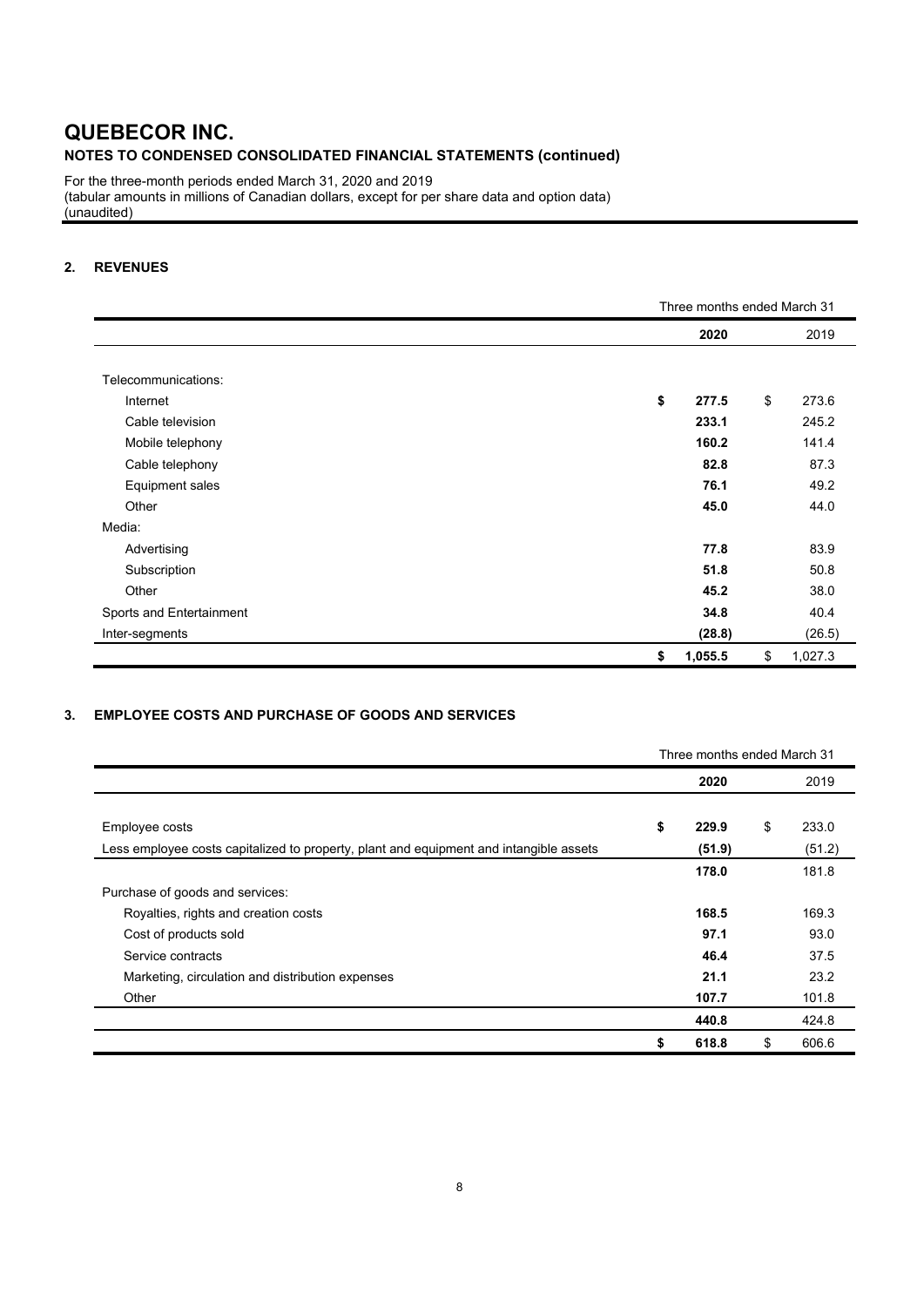For the three-month periods ended March 31, 2020 and 2019 (tabular amounts in millions of Canadian dollars, except for per share data and option data) (unaudited)

### **4. FINANCIAL EXPENSES**

|                                                                          | Three months ended March 31 |       |    |       |  |  |
|--------------------------------------------------------------------------|-----------------------------|-------|----|-------|--|--|
|                                                                          |                             | 2020  |    | 2019  |  |  |
|                                                                          |                             |       |    |       |  |  |
| Interest on long-term debt and on debentures                             | \$                          | 77.2  | \$ | 77.5  |  |  |
| Amortization of financing costs and long-term debt discount              |                             | 2.0   |    | 2.0   |  |  |
| Interest on lease liabilities                                            |                             | 2.0   |    | 1.9   |  |  |
| Interest on net defined benefit liability                                |                             | 1.9   |    | 1.8   |  |  |
| Loss (gain) on foreign currency translation on short-term monetary items |                             | 4.6   |    | (0.8) |  |  |
| Other                                                                    |                             | (0.3) |    | (0.3) |  |  |
|                                                                          | S                           | 87.4  | \$ | 82.1  |  |  |

### **5. (GAIN) LOSS ON VALUATION AND TRANSLATION OF FINANCIAL INSTRUMENTS**

|                                                                                | Three months ended March 31 |                 |    |             |  |
|--------------------------------------------------------------------------------|-----------------------------|-----------------|----|-------------|--|
|                                                                                |                             | 2020            |    | 2019        |  |
| (Gain) loss on embedded derivatives related to convertible debentures<br>Other |                             | (22.5)<br>(0.8) | \$ | 13.6<br>0.7 |  |
|                                                                                |                             | (23.3)          | \$ | 14.3        |  |

### **6. RESTRUCTURING OF OPERATIONS AND OTHER ITEMS**

During the first quarter of 2020, a net charge of \$3.9 million was recorded for non-recurring costs across the organization relating to the COVID-19 crisis and restructuring initiatives (a net charge of \$5.0 million in 2019 related to cost reduction initiatives).

During the first quarter of 2019, impairment charge of assets of \$3.5 million was recorded as a result of restructuring initiatives.

### **7. BUSINESS ACQUISITIONS**

On February 13, 2019, TVA Group Inc. ("TVA Group") acquired the companies in the Serdy Média inc. and Serdy Video Inc. groups, including the Évasion and Zeste specialty channels, for a total cash consideration of \$23.5 million, net of cash acquired of \$0.5 million. An amount of \$1.6 million relating to certain post-closing adjustments was also paid during the third quarter of 2019. The acquired assets consisted mainly of intangible assets and goodwill.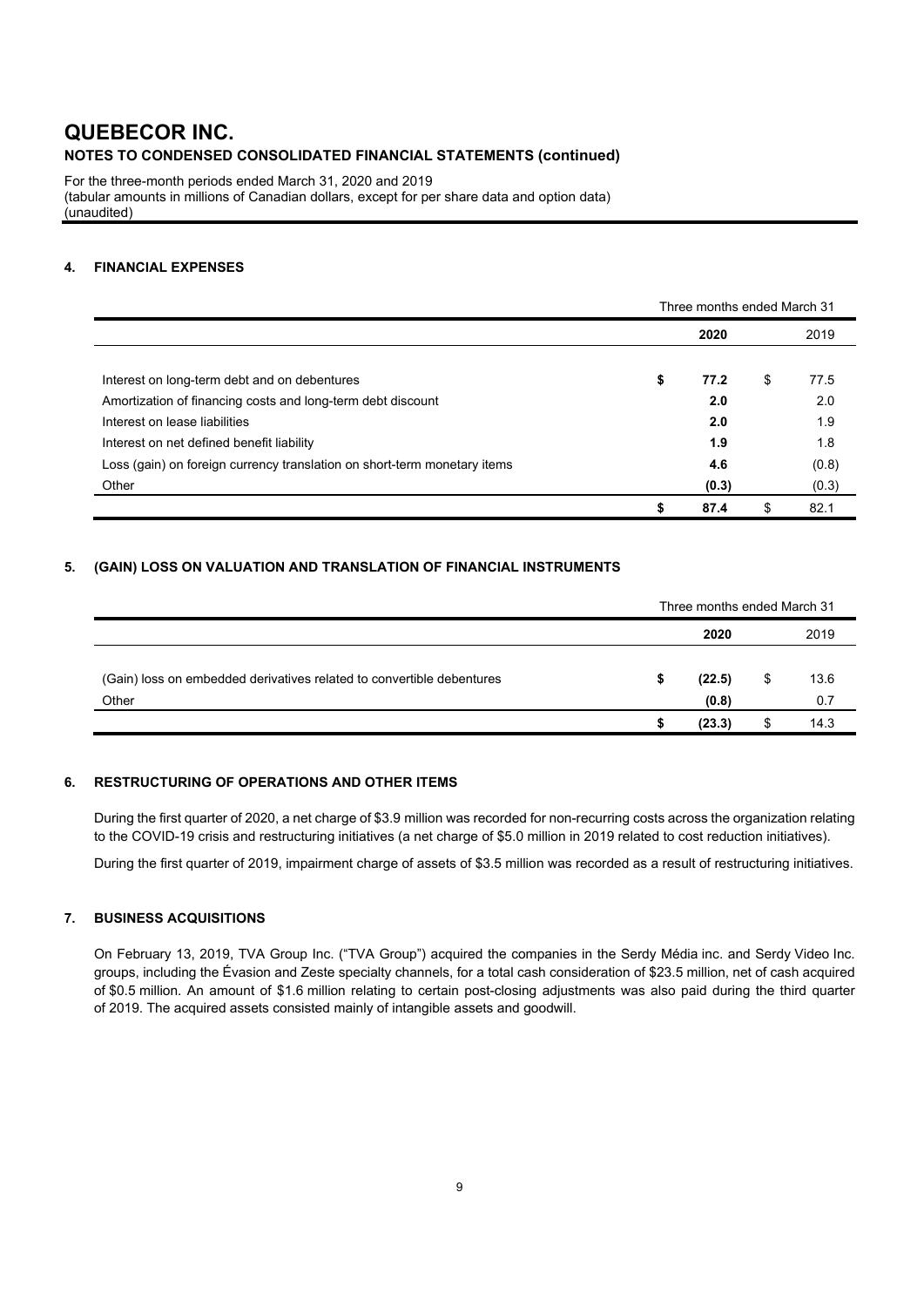For the three-month periods ended March 31, 2020 and 2019 (tabular amounts in millions of Canadian dollars, except for per share data and option data) (unaudited)

### **8. LONG TERM DEBT**

Components of long-term debt are as follows:

|                                                           | March 31, | December 31,<br>2019 |    |         |
|-----------------------------------------------------------|-----------|----------------------|----|---------|
| Long-term debt                                            | \$        | 6,224.4              | \$ | 5,986.1 |
| Change in fair value related to hedged interest rate risk |           | 20.3                 |    | 9.1     |
| Financing fees, net of amortization                       |           | (35.8)               |    | (37.7)  |
|                                                           |           | 6,208.9              |    | 5,957.5 |
| Less current portion                                      |           | (45.5)               |    | (57.2)  |
|                                                           | S         | 6,163.4              | S  | 5,900.3 |

On February 21, 2020, TVA Group amended its secured revolving credit facility to extend its term from February 2020 to February 2021, to reduce the amount available for borrowing from \$150.0 million to \$75.0 million and to amend certain terms and conditions.

#### **9. CONVERTIBLE DEBENTURES**

In accordance with the terms of the trust indenture governing the convertible debentures, the quarterly dividend declared on March 11, 2020 on Quebecor Class B Shares triggered an adjustment to the floor price and ceiling price then in effect. Effective on March 26, 2020, the conversion features of the convertible debentures are subject to an adjusted floor price of approximately \$26.57 per share (that is, a maximum number of approximately 5,644,430 Class B Shares corresponding to a ratio of \$150.0 million to the adjusted floor price) and an adjusted ceiling price of approximately \$33.22 per share (that is, a minimum number of approximately 4,515,544 Class B Shares corresponding to a ratio of \$150.0 million to the adjusted ceiling price).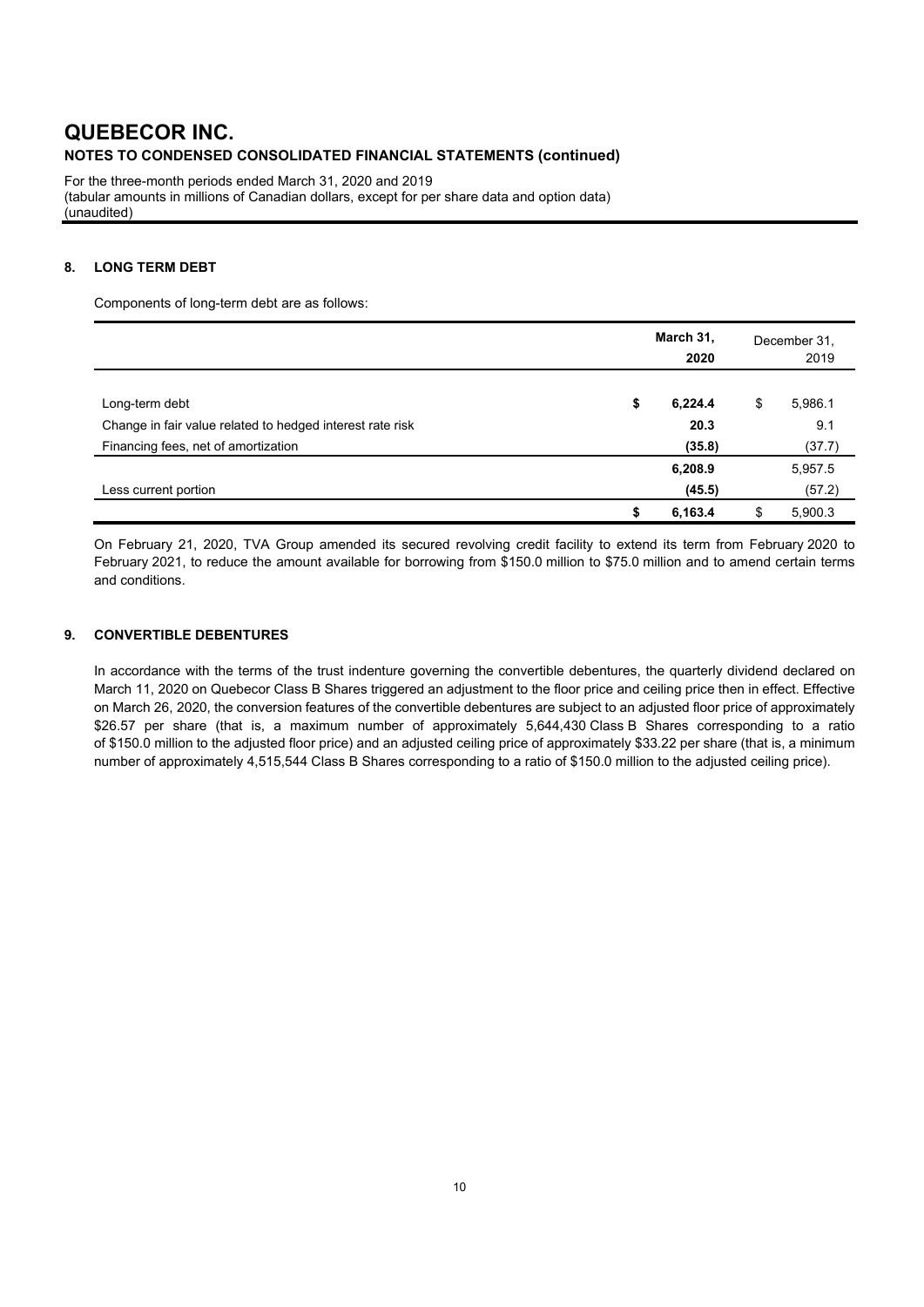For the three-month periods ended March 31, 2020 and 2019 (tabular amounts in millions of Canadian dollars, except for per share data and option data) (unaudited)

### **10. EARNINGS PER SHARE ATTRIBUTABLE TO SHAREHOLDERS**

Basic earnings per share are calculated by dividing net income attributable to shareholders by the weighted average number of shares outstanding during the period. Diluted earnings per share are calculated by taking into account the potentially dilutive effect of stock options of the Corporation on the number of shares outstanding, the potentially dilutive effect of stock options of the Corporation's subsidiaries on net income attributable to shareholders, and the potentially dilutive effect of conversion of convertible debentures issued by the Corporation on the number of shares outstanding and on net income attributable to shareholders.

The following table sets forth the computation of basic and diluted earnings per share attributable to shareholders:

|                                                                              | Three months ended March 31 |        |    |       |  |
|------------------------------------------------------------------------------|-----------------------------|--------|----|-------|--|
|                                                                              |                             | 2020   |    | 2019  |  |
|                                                                              |                             |        |    |       |  |
| Income from continuing operations attributable to shareholders               | \$                          | 130.3  | \$ | 91.5  |  |
| Impact of assumed conversion of convertible debentures of the Corporation    |                             |        |    |       |  |
| and of stock options of subsidiaries                                         |                             | (21.9) |    | (0.1) |  |
| Income from continuing operations attributable to shareholders,              |                             |        |    |       |  |
| adjusted for dilution effect                                                 | \$                          | 108.4  | \$ | 91.4  |  |
|                                                                              |                             |        |    |       |  |
| Net income attributable to shareholders                                      | \$                          | 131.6  | \$ | 189.0 |  |
| Impact of assumed conversion of convertible debentures of the Corporation    |                             |        |    |       |  |
| and of stock options of subsidiaries                                         |                             | (21.9) |    | (0.2) |  |
| Net income attributable to shareholders, adjusted for dilution effect        | \$                          | 109.7  | \$ | 188.8 |  |
|                                                                              |                             |        |    |       |  |
| Weighted average number of shares outstanding (in millions)                  |                             | 254.0  |    | 256.0 |  |
| Potentially dilutive effect of convertible debentures of the Corporation and |                             |        |    |       |  |
| of stock options of the Corporation (in millions)                            |                             | 5.9    |    | 0.5   |  |
| Weighted average number of diluted shares outstanding (in millions)          |                             | 259.9  |    | 256.5 |  |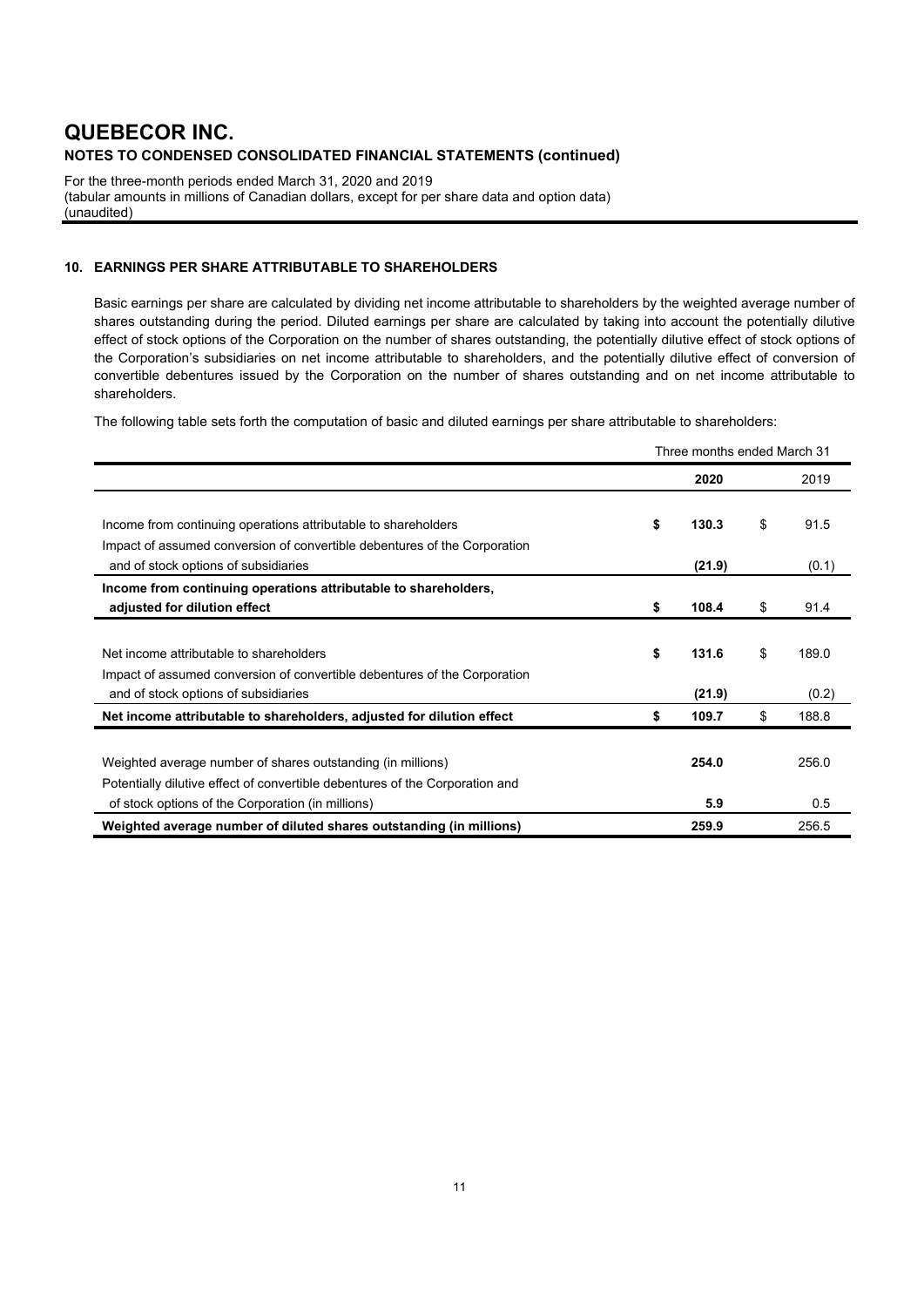For the three-month periods ended March 31, 2020 and 2019 (tabular amounts in millions of Canadian dollars, except for per share data and option data) (unaudited)

#### **11. CAPITAL STOCK**

#### **(a) Authorized capital stock**

An unlimited number of Class A Multiple Voting Shares ("Class A Shares") with voting rights of 10 votes per share convertible at any time into Class B Subordinate Voting Shares ("Class B Shares") on a one-for-one basis.

An unlimited number of Class B Shares convertible into Class A Shares on a one-for-one basis, only if a takeover bid for Class A Shares is made to holders of Class A Shares without being made concurrently and under the same terms to holders of Class B Shares, for the sole purpose of allowing the holders of Class B Shares to accept the offer and subject to certain other stated conditions provided in the articles, including acceptance of the offer by the majority holder.

Holders of Class B Shares are entitled to elect 25% of the Board of Directors of Quebecor. Holders of Class A Shares may elect the other members of the Board of Directors.

#### **(b) Issued and outstanding capital stock**

|                                              | <b>Class A Shares</b>    |    |        |             | <b>Class B Shares</b> |         |  |  |
|----------------------------------------------|--------------------------|----|--------|-------------|-----------------------|---------|--|--|
|                                              | Number                   |    | Amount | Number      | Amount                |         |  |  |
|                                              |                          |    |        |             |                       |         |  |  |
| Balance as of December 31, 2019              | 77,213,834               | \$ | 8.6    | 177.415.407 | S                     | 1.047.3 |  |  |
| Class A Shares converted into Class B Shares | (1,300)                  |    | -      | 1.300       |                       |         |  |  |
| Shares purchased and cancelled               | $\overline{\phantom{0}}$ |    | -      | (1,059,100) |                       | (6.3)   |  |  |
| Balance as of March 31, 2020                 | 77,212,534               | S  | 8.6    | 176,357,607 |                       | 1.041.0 |  |  |

On August 7, 2019, the Corporation filed a normal course issuer bid for a maximum of 1,000,000 Class A Shares representing approximately 1.3% of issued and outstanding Class A Shares, and for a maximum of 4,000,000 Class B Shares representing approximately 2.2% of issued and outstanding Class B Shares as of August 1, 2019. The purchases can be made from August 15, 2019 to August 14, 2020, at prevailing market prices on the open market through the facilities of the Toronto Stock Exchange or other alternative trading systems. All shares purchased under the bid will be cancelled.

During the three-month period ended March 31, 2020, the Corporation purchased and cancelled 1,059,100 Class B Shares for a total cash consideration of \$34.1 million (1,319,600 Class B Shares for a total cash consideration of \$39.5 million in 2019). The excess of \$27.8 million of the purchase price over the carrying value of Class B Shares repurchased was recorded in reduction of retained earnings (an increase of the deficit of \$31.7 million in 2019).

During the three-month period ended March 31, 2019, the Corporation issued 180,000 Class B Shares upon exercised of stock option for a cash consideration of \$2.7 million. As a result of this transaction, contributed surplus was increased by \$3.0 million and stock-based compensation liability was reduced by the same amount.

On May 13, 2020, the Board of Directors of the Corporation declared a dividend of \$0.20 per share on Class A Shares and Class B Shares, or approximately \$50.7 million, payable on June 23, 2020, to shareholders of record at the close of business on May 29, 2020.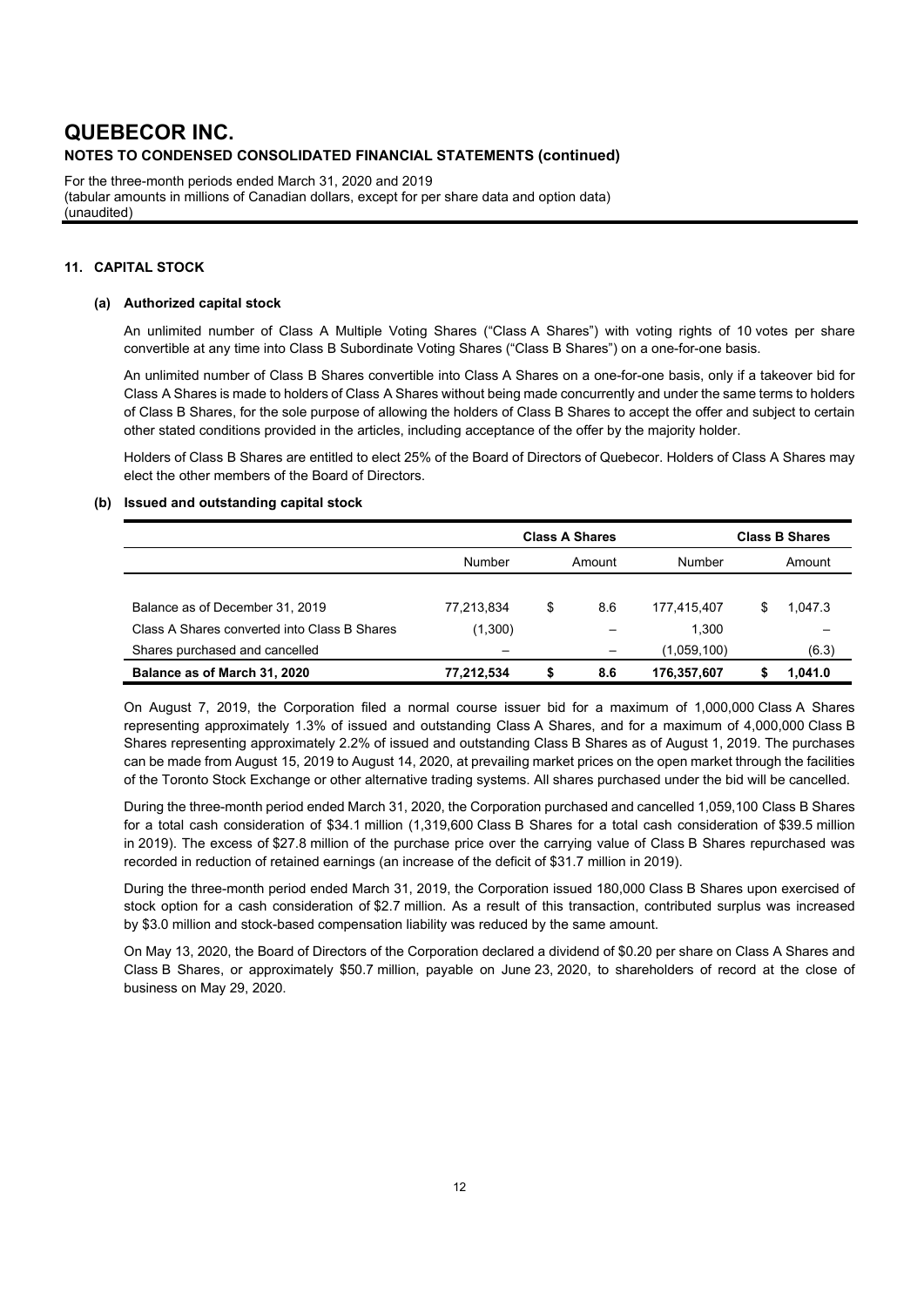For the three-month periods ended March 31, 2020 and 2019 (tabular amounts in millions of Canadian dollars, except for per share data and option data) (unaudited)

### **12. STOCK-BASED COMPENSATION PLANS**

#### Stock option plans

The following table provides details of changes to outstanding options in the principal stock-based compensation plans in which management of the Corporation and its subsidiaries participates, for the three-month period ended March 31, 2020:

|                                            |           | <b>Outstanding options</b> |                           |  |
|--------------------------------------------|-----------|----------------------------|---------------------------|--|
|                                            |           | Weighted                   |                           |  |
|                                            | Number    |                            | average<br>exercise price |  |
|                                            |           |                            |                           |  |
| Quebecor                                   |           |                            |                           |  |
| As of December 31, 2019                    | 2,504,892 | \$                         | 29.21                     |  |
| Cancelled                                  | (50,000)  |                            | 32.20                     |  |
| As of March 31, 2020                       | 2,454,892 | \$                         | 29.15                     |  |
| Vested options as of March 31, 2020        |           | \$                         |                           |  |
| Quebecor Media                             |           |                            |                           |  |
| As of December 31, 2019                    | 129,200   | \$                         | 65.41                     |  |
| Exercised                                  | (56, 500) |                            | 63,18                     |  |
| As of March 31, 2020                       | 72,700    | \$                         | 67,14                     |  |
| Vested options as of March 31, 2020        | 72,700    | \$                         | 67,14                     |  |
| <b>TVA Group</b>                           |           |                            |                           |  |
| As of December 31, 2019 and March 31, 2020 | 515,000   | \$                         | 2.43                      |  |
| Vested options as of March 31, 2020        | 35,000    | \$                         | 6.85                      |  |

During the three-month period ended March 31, 2020, 56,500 stock options of Quebecor Media were exercised for a cash consideration of \$3.4 million (66,950 stock options for \$3.3 million in 2019). During the three-month period ended March 31, 2019, 180,000 Class B Shares of the Corporation were issued upon exercise of stock options of Quebecor (Note 11).

#### Deferred share unit and performance share unit plans

The deferred share unit ("DSU") and performance share unit ("PSU") plans are based either on Quebecor Class B Shares and on TVA Group Class B Non-Voting Shares ("TVA Group Class B Shares"). The DSUs vest over six years and will be redeemed for cash only upon the participant's retirement or termination of employment, as the case may be, and the PSUs vest over three years and will be redeemed for cash at the end of this period subject to the achievement of financial targets. DSUs and PSUs entitle the holders to receive additional units when dividends are paid on Quebecor Class B Shares or TVA Group Class B Shares. As of March 31, 2020, 149,456 DSUs based on Quebecor Class B Shares and 225,290 DSUs based on TVA Group Class B Shares were outstanding under these plans. As of March 31, 2020, there is no outstanding PSUs. During the first quarter of 2020, a cash consideration of \$4.8 million was paid upon PSUs redemption (\$5.4 million in 2019).

#### Stock-based compensation expense

For the three-month period ended March 31, 2020, a reversal of the consolidated charge related to all stock-based compensation plans was recorded in the amount of \$1.9 million (a charge of \$6.5 million in 2019).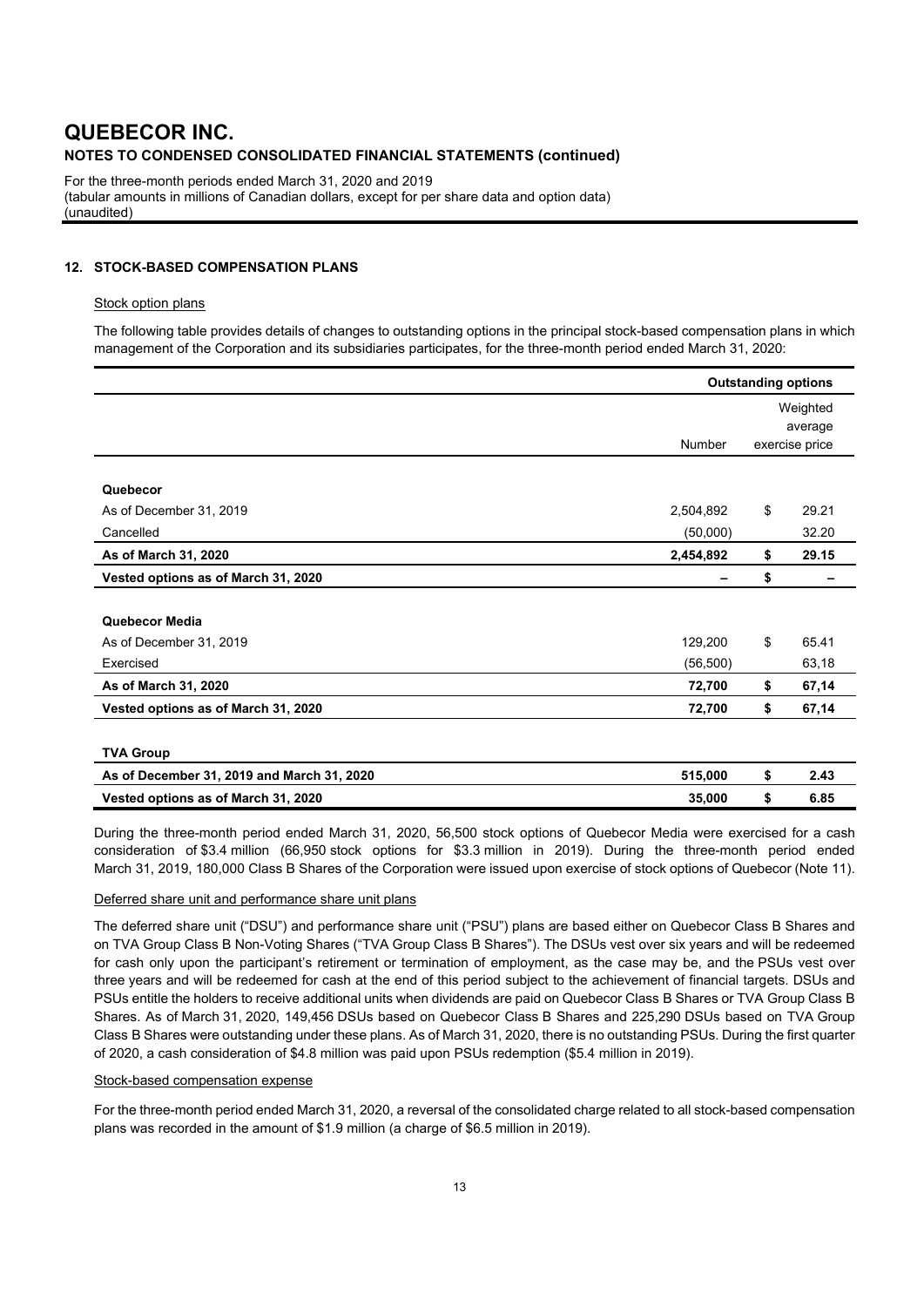For the three-month periods ended March 31, 2020 and 2019 (tabular amounts in millions of Canadian dollars, except for per share data and option data) (unaudited)

### **13. ACCUMULATED OTHER COMPREHENSIVE LOSS**

|                                   | Cash flow<br>hedges |        | <b>Defined</b><br>benefit<br>plans |         | <b>Total</b> |
|-----------------------------------|---------------------|--------|------------------------------------|---------|--------------|
|                                   |                     |        |                                    |         |              |
| Balance as of December 31, 2018   | \$                  | (30.7) | \$                                 | (52.0)  | \$<br>(82.7) |
| Other comprehensive loss          |                     | (12.8) |                                    |         | (12.8)       |
| Balance as of March 31, 2019      |                     | (43.5) |                                    | (52.0)  | (95.5)       |
| Other comprehensive income (loss) |                     | 83.4   |                                    | (52.0)  | 31.4         |
| Balance as of December 31, 2019   |                     | 39.9   |                                    | (104.0) | (64.1)       |
| Other comprehensive income        |                     | 47.9   |                                    |         | 47.9         |
| Balance as of March 31, 2020      | \$                  | 87.8   | \$                                 | (104.0) | \$<br>(16.2) |

No significant amount is expected to be reclassified in income over the next 12 months in connection with derivatives designated as cash flow hedges. The balance is expected to reverse over a 7-year period.

#### **14. FAIR VALUE OF FINANCIAL INSTRUMENTS**

In accordance with IFRS 13, *Fair Value Measurement*, the Corporation considers the following fair value hierarchy which reflects the significance of the inputs used in measuring its financial instruments:

- Level 1: quoted prices (unadjusted) in active markets for identical assets or liabilities;
- Level 2: inputs other than quoted prices included in Level 1 that are observable for the asset or liability, either directly (i.e. as prices) or indirectly (i.e. derived from prices); and
- Level 3: inputs that are not based on observable market data (unobservable inputs).

The fair value of long-term debt and convertible debentures is estimated based on quoted market prices when available or on valuation models using Level 1 and Level 2 inputs. When the Corporation uses valuation models, the fair value is estimated using discounted cash flows using year-end market yields or the market value of similar instruments with the same maturity.

The fair value of derivative financial instruments recognized in the consolidated balance sheets is estimated as per the Corporation's valuation models. These models project future cash flows and discount the future amounts to a present value using the contractual terms of the derivative financial instruments and factors observable in external market data, such as period-end swap rates and foreign exchange rates (Level 2 inputs). An adjustment is also included to reflect non-performance risk impacted by the financial and economic environment prevailing at the date of the valuation in the recognized measure of the fair value of the derivative financial instruments by applying a credit default premium, estimated using a combination of observable and unobservable inputs in the market (Level 3 inputs), to the net exposure of the counterparty or the Corporation. Derivative financial instruments are classified as Level 2.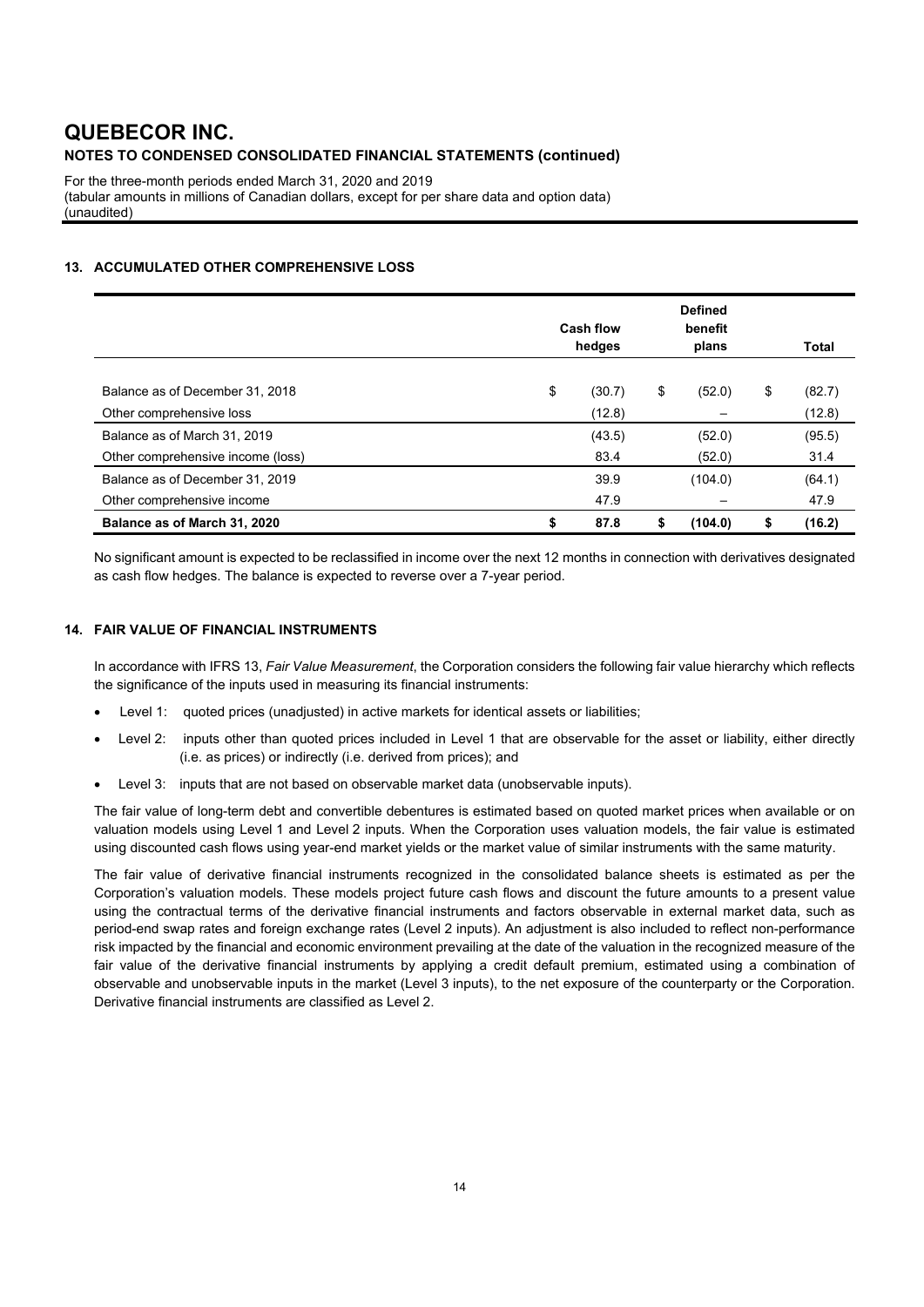For the three-month periods ended March 31, 2020 and 2019 (tabular amounts in millions of Canadian dollars, except for per share data and option data) (unaudited)

### **14. FAIR VALUE OF FINANCIAL INSTRUMENTS (continued)**

The fair value of embedded derivatives related to convertible debentures is determined by option pricing models using Level 2 market inputs, including volatility, discount factors, and the underlying instrument's implicit interest rate and credit premium.

The carrying value and fair value of long-term debt, convertible debentures and derivative financial instruments as of March 31, 2020 and December 31, 2019 are as follows:

|                                                                         | March 31, 2020 |                   |    |               | December 31, 2019 |                   |    |               |
|-------------------------------------------------------------------------|----------------|-------------------|----|---------------|-------------------|-------------------|----|---------------|
| Asset (liability)                                                       |                | Carrying<br>value |    | Fair<br>value |                   | Carrying<br>value |    | Fair<br>value |
| Long-term debt <sup>1</sup>                                             | S              | (6, 224.4)        | \$ | (6, 135.6)    | \$                | (5,986.1)         | \$ | (6,376.2)     |
| Convertible debentures <sup>2</sup><br>Derivative financial instruments |                | (139.8)           |    | (139.8)       |                   | (162.0)           |    | (162.0)       |
| Foreign exchange forward contracts                                      |                | 7.5               |    | 7.5           |                   | (2.1)             |    | (2.1)         |
| Cross-currency interest rate swaps                                      |                | 1,036.4           |    | 1.036.4       |                   | 679.8             |    | 679.8         |

1 The carrying value of long-term debt excludes changes in the fair value of long-term debt related to hedged interest rate risk and financing fees.

The carrying value and fair value of convertible debentures consist of the principal amount and the value of the conversion features related to the floor and ceiling prices, recognized as embedded derivatives.

#### **15. CONTINGENCIES**

In the context of disputes between the Corporation and a competitor, legal proceedings have been initiated by the Corporation and against the Corporation. At this stage of proceedings, management of the Corporation is in the opinion that the outcome is not expected to have a material adverse effect on the Corporation's results or on its financial position.

On August 15, 2019, the Canadian Radio-television and Telecommunications Commission ("CRTC") issued an order finalizing the rates, retroactively to March 31, 2016, by which the large cable and telephone companies provide aggregated wholesale access to their high-speed internet networks. The interim rates in effect since 2016 have been invoiced to resellers and accounted for in the Corporation consolidated financial statements. The new proposed rates are substantially lower than interim rates and could represent a retrospective reduction in earnings of approximately \$30.0 million (before income taxes) for the year 2020 and approximately \$52.0 million (before income taxes) from March 31, 2016 to December 31, 2019. On September 13, 2019, a coalition of cable companies (including Videotron) and Bell Canada filed separate appeals of the CRTC's order with the Federal Court of Appeal arguing, among other things, that the order is marked by numerous errors of law and jurisdiction resulting in wholesale rates that are unreasonably low. The cable companies and Bell Canada also filed separate requests to stay the implementation of the order pending disposition of their appeals. On November 22, 2019, the leave to appeal was granted by the Federal Court of Appeal and the interim stay of the CRTC's order granted by this court on September 27, 2019, was extended until a final ruling by the Federal Court of Appeal is made. Accordingly, at this stage of these proceedings, the Corporation still estimates that the interim rates are the appropriate basis to account for its wholesale Internet access revenues.